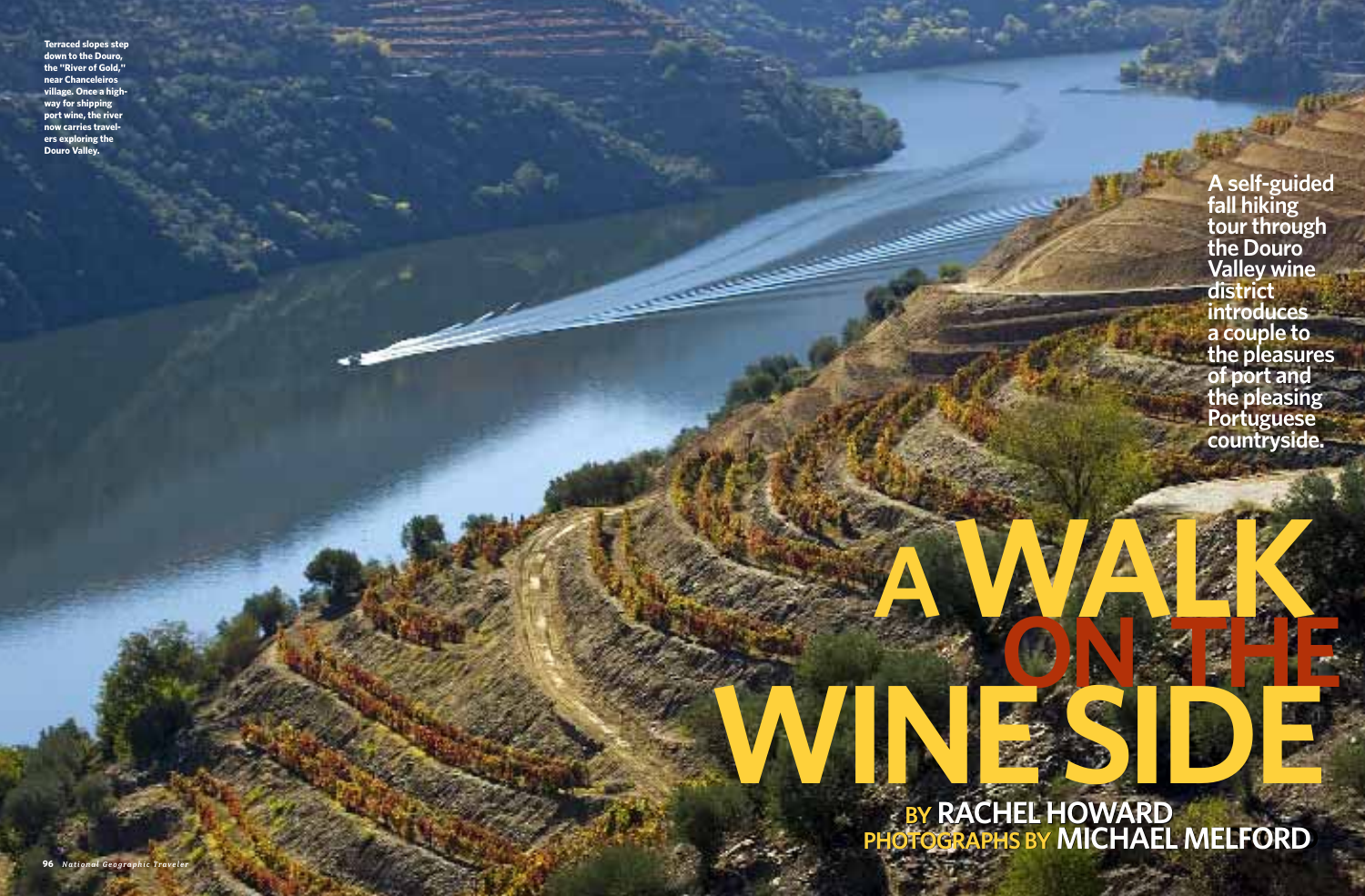have to carry was our picnic. The seven-day tour we chose would lead us by train, boat, and on foot through the Alto Douro, or Upper Douro, about 80 miles east of Porto, Portugal's second largest city, after Lisbon. Hiking between seven and ten miles each day, we would journey from the riverside hamlet of Vesuvio to the hillside village of Chanceleiros. As we wended our way through the bucolic Douro Valley, we'd have plenty of time to visit vineyards and poke around in the remote villages.

Angelos and I arrived at the gleaming new airport in Porto on a sunny, crisp November morning. The taxi driver hurtled along the highway like a man with a death wish, and I was glad we wouldn't be spending much time on the road. We focused our attention on the River Douro as it swept into view. The "River of Gold" snakes 124 miles from the Portuguese-Spanish border to the Atlantic Ocean. Once a series of perilous rapids, the river was dammed in the 1970s to facilitate the transportation of port

from the vineyards of the Alto Douro to Villa Nova de Gaia, the city just south of Porto where port is still aged, blended, and bottled in armazéns. We could see these long, low cellars hunkered down on the opposite riverbank, their slanted roofs emblazoned in giant letters with the port trade's biggest players: Croft, Taylor, Sandeman, Graham, Cockburn.

We were spending our first day in Porto before catching the train into the Douro Valley, so Angelos and I stopped for brunch at the bustling art nouveau Confeitaria do Bolhão, where we made a serious dent in the array of sticky buns and custard tarts.





## **PORTLED BY A REQUIRES PATIENCE," SAID**

Adelina Vieira, our impossibly pretty and surprisingly young guide. "You must wait 20 years to open a vintage, but then you have to hurry up and drink it within 24 hours." Vieira offered this sage advice as my boyfriend, Angelos Talentzakis, and I toured the century-old cellar of Quinta de la Rosa near Pinhão, Portugal.

"Perhaps that old half-empty bottle of port lurking in the back of your kitchen cabinet would make a good salad dressing," said Angelos.

Given that Angelos is a bartender, it's hard for me not to feel stupid when it comes to wine. So as a birthday treat for him, I'd decided to book the two of us on a wine tour, where he could show off his nose and I could brush up on bouquets. But where to go? Trawling the web for ideas, I came across a review by a respected wine critic: Apparently, Portuguese wines are the next big thing. Late fall seemed like the perfect time for the southern Mediterranean. Even though we'd just missed the grape harvest, the colors would be glorious and the crowds gone.

Our destination was the Douro Valley, the traditional home of port, the sweet, fortified wine that connoisseurs have been sipping after dinner ever since British merchants over 300 years ago started lacing local wine with brandy to stop it from spoiling in transit. In recent years, this remote region in northern Portugal has also had wine buffs drooling over some sublime red table wines. But since drinking and driving were out, we figured the best way to experience the Douro region was to walk.

Luckily, we discovered Inntravel *(www .inntravel.co.uk),* a small English tour op-



erator that organizes self-guided walking trips. The company provides maps and other tour information and arranges accommodation in family-run hotels, where guests can meet the locals and taste the regional cuisine. Best of all, we wouldn't be backpacking: Our luggage would be transported between hotels by taxi, so all we'd

**Decanters of port await at the Casa do Visconde de Chanceleiros wine estate. The Douro Valley's port production was once shipped downriver to warehouses outside Porto aboard** *barcos rabelos***—flat-bottomed, square-sailed boats** *(opposite, lower).* **The author and her friend sample the Douro by foot** *(opposite, upper).*

**"**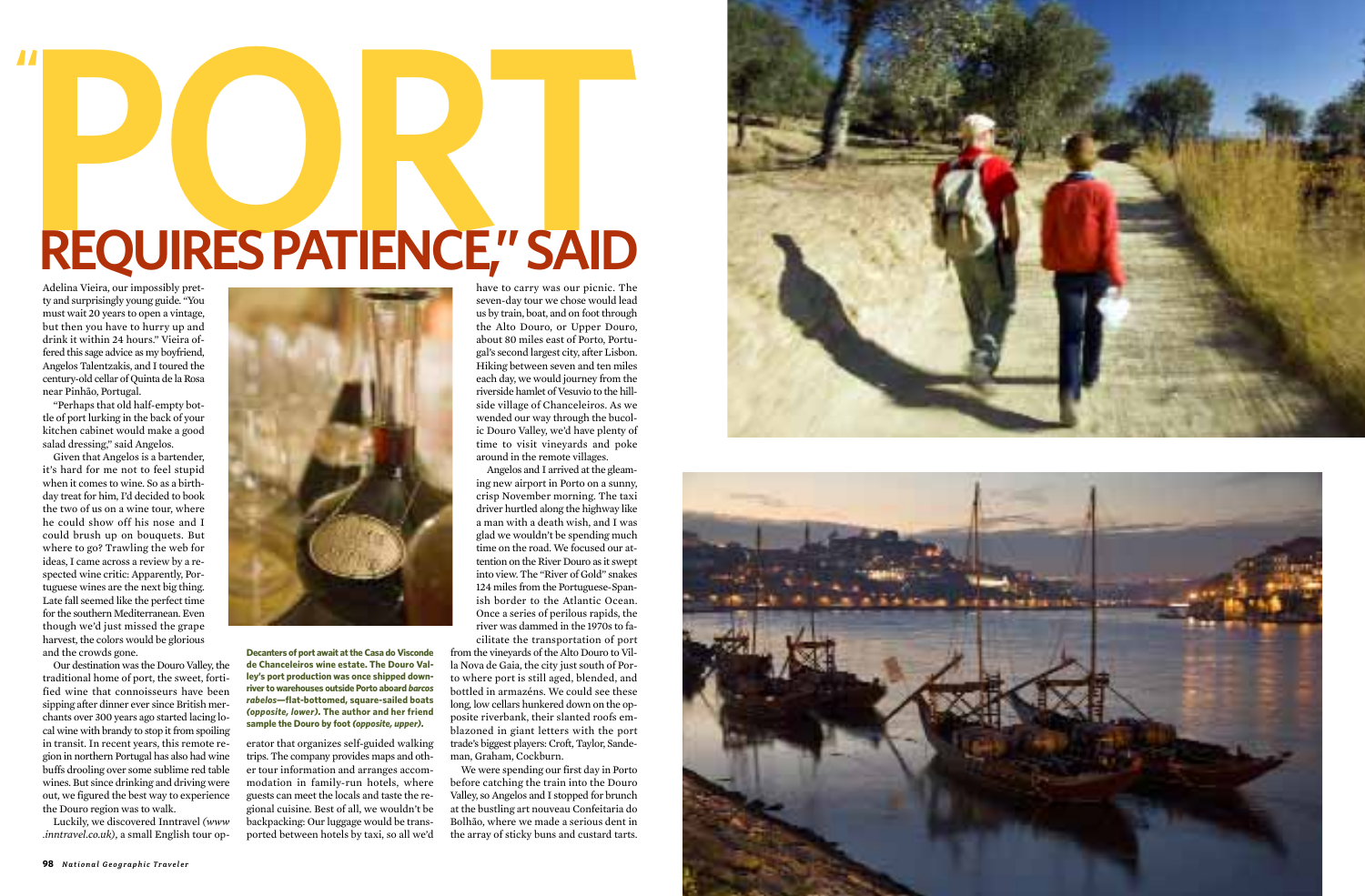The prices at the cacophonous Mercado do Bolhão, the food market, were practically prehistoric. Among the garlands of sausages, chili peppers, and plastic flowers were live chickens and pig's trotters, destined for the city's famous dish, tripas à moda do Porto. Residents of Porto are nicknamed tripeiros because they are so fond of tripe.

"Vegetarianism doesn't seem to be an option in Portugal," observed Angelos of the hearty, heart-stopping food. That didn't deter him from indulging in another local favorite, the francesinha, a steak, sausage, and ham sandwich smothered in melted cheese and spicy beer sauce, served with a fried egg and chips.

We joined the shoppers parading up and down Santa Catarina, a cobbled boulevard punctuated by little clouds of smoke from the roast chestnut stands. Seagulls swooped and crowed overhead. At Café Majestic, gilded cherubs gazed benignly upon the crowds taking afternoon tea. Established in 1921 as the Café Elite, this art deco gem still buzzes with the cream of Porto society. Even the napkin holders are tipped with gold.

But Porto's charm lies in its faded grandeur. Scrawny dogs scavenged in alleys so narrow they were in perpetual darkness, threadbare laundry festooned between tiled facades. Lured by the mournful strains of fado, the Portuguese music dedicated to the pangs of love and ex-

ile, we stepped inside dimly lit bars in the Rua de Como da Villa. The medieval cathedral loomed above the city, almost sinister in its bulk. The double-tiered Ponte Dom Luís I bridge, built in the 1880s, afforded giddying views over the city, which appeared to have changed little in the intervening years.

Since the advent of railways and roads, the wine boats, or barcos rabelos—once used to transport barrels of port from the Douro Valley—are moored permanently alongside the Avenida Ramos Pinto, like advertisements for a bygone era. One historic form of transport that has survived is

the tram, which clatters and rattles through town at irregular intervals. Even the driver, with his pencil-thin moustache and zoot suit, is a period piece.

As the sun set, we did what everyone does and wandered along the riverside Ribeira, a UNESCO World Heritage site awash with restaurants and souvenir shops. We squeezed into Il Muro, a cozy pesque-



morning. The train ride into wine country was like traveling back in time to 1887, when the Douro railway first opened. Back then, the steam train was so slow it was nicknamed the paciênca, but this was a journey we wanted to last forever.

Sometimes the tracks ran so close to the Douro River we felt like diving right in. We paused at toy-town stations decorated with

azulejos, blue and white tiles painted with pastoral scenes. As we rounded a bend, a patchwork of terraced vineyards came into view, the hills a blaze of auburn and gold. Painted white, the wine estates, or quintas, were visible for miles, their names stamped across their fronts in bold black letters.

One of the world's oldest demarcated wine regions, the Douro had its boundaries set in stone in 1756, when the Marquis de Pombal put up granite pillars (known as pombals ever since) to define the area officially permitted to produce port. The whole area is now a World Heritage site, and several quintas have recognized the potential of turismo rural, offering tasting tours and rooms to rent.

It was pitch dark by the time we reached the tiny station of Vesuvio, 75 miles east of Porto. Nuno Costa and George Mocinyo, the jovial young managers of the Alojamento Senhora da Ribeira, a riverside inn where we were to spend the night, were waiting to greet us. We boarded their motorboat and glided across

the inky river under a dusting of stars. "It's 18 kilometers [11 miles] to civili-

zation. We wouldn't have a train station at all if it weren't for the Quinta do Vesuvio, one of the most famous estates for vintage port," said Mocinyo. The immense quinta loomed out of the darkness on the south bank of the river.

The inn's humble but homey restaurant was deserted, except for a couple of farm hands glued to a soccer game. Apparently, the locals were still recovering from the hard labor and heavy drinking of the October harvest. As we tucked into roast lamb with pomegranate, Costa tried to explain



## **"VEGETARIANISM DOESN'T SEEM TO BE AN OPTIONIN PORTUGAL," OBSERVED ANGELOS OF THE HEARTY, HEART-STOPPING FOOD.**

**Day hikers can reward themselves with stays at wine estate hotels such as Casa do Visconde de Chanceleiros** *(above). Opposite:* **A dog keeps a traveler company as he waits for transportation to the Alojamento Senhora da Ribeira, an inn reached via a boat ride across the river.**

ria decorated with old bank notes and bad paintings. Pesqueria means dainty dish, but the portions were enormous. We feasted on pastéis de bacalhau (salt-cod fritters), a whole broiled octopus, and a skewered sausage doused in moonshine and set alight at our table.

After all that heavy fare, we were ready to break in our new hiking boots next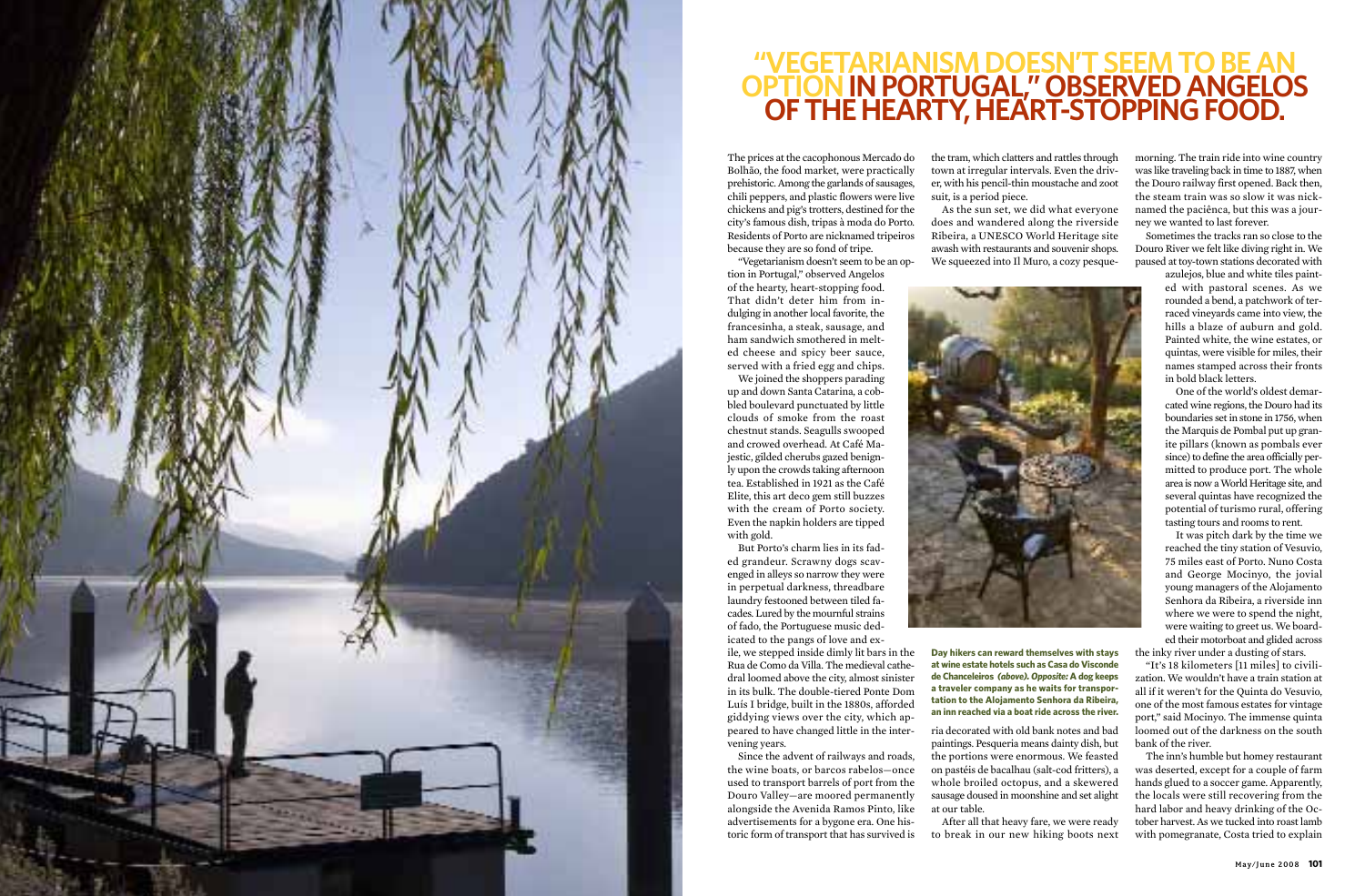the difference between ruby, tawny, vintage, and white port.

"So white port is what you drink while you're waiting for the others to mature," said Angelos.

We woke up to a view of golden light rippling through a row of willow trees reflected in the burnished river beyond. No roads scarred the hills, and only birdsong broke the silence. Overnight, the world

seemed to have come to a standstill, taking us back several decades.

After breakfast, we set off east along the riverbank. Our first day's walk would lead us in a seven mile loop along the river, up to the village of Pinhal do Douro, and back downhill to our starting point. Fragrant orange trees and wild roses scented the air. I anxiously kept an eye on the walking notes provided by Inntravel, but the directions were foolproof. We followed an ancient path through olive groves and cork oaks, their orange barks stripped bare, looking like sunburned legs. Over 50 percent of the world's cork comes from Portugal, but cork trees can only be harvested every ten years, so most locals plant grapevines, which are more profitable. Occasionally, we came across a farmer hacking at the obstinate earth, giving credence to the local saying: "God created the Earth and man the Douro."

I'd read that when the first tourists ventured into the Douro in the 18th century, the local inns and taverns were so flea-infested that travelers often slept on tables. How times have changed. Our next hotel, Casa de Casal de Loivos—perched high on the hilltop in the village of the same name—was a 17thcentury manor house elegantly furnished with family heirlooms. From our deliciously chintz-filled bedroom, French windows opened onto a terrace in the clouds, with views of the Douro River meandering into a mirage of receding hills.

"To understand this house, you must understand the last 300 years of Portugal's history," declared our host, Manuel Sampaio. We listened to his (staunchly royalist) history lesson as he gave us a guided tour. With his soft grey curls and cravat, Sampaio looked every bit the aristocrat. He showed off the Hawkins pistols his great-grandfather had used in the Napoleonic War.

"And now I will show you the heart of the house," he said with a theatrical flourish, opening a closet to reveal an altar from 1733. I asked why it was hidden away. Sampaio

ship under Dr. António de Oliveira Salazar, who ruled with an iron grip from 1932-1968.

## **EVERY INCH OF HILLSIDE WAS SCULPTED INTO TERRACES THAT FOLLOWED THE CONTOURS OF THE LAND LIKE AN AFRICAN WEAVE.**

The chime of a grandfather clock was our cue to take our seats in the formal dining room. White-gloved servants hovered as we made small talk with our fellow guests. The award-winning red wine from the estate soon helped us loosen up. But with a five-hour trek ahead of us the fol-

lowing day, we did not protest when Sampaio politely packed us all off to bed. His parting shot was directed at me: "Please. Do not think that I'm old. I'm aged. Like a good vintage."

We rose to another sunny day and began making our way along dusty trails, through ramshackle hamlets where women scrubbed laundry at communal washstands and old men doffed their hats in greeting. Every inch of hillside was sculpted into terraces that followed the contours of the land like an African weave dyed in dazzling shades of orange and red. It was only as we approached the unremarkable market town of Alijó five hours later that modernity encroached. The main reason to visit Alijó is the Cepa Torta restaurant, but it was closed. After glancing at the menu ("laminated mushrooms," "codfish boiled bread"), I was less disappointed.

The following day, we overcompensated with a second breakfast in the nearby village of Favaios, a jumble of stone houses whose tiled roofs intersected at jaunty angles,

feathered with plumes of smoke from wood-fired bakeries. In the Barrigodos bakery, a cheery, floury woman in designer shades was mixing a vat of dough. Portuguese pop blasted out of an old transistor radio, the sound distorted by a thick coating of flour. We chattered away in a combination of gesticulation and gibberish.

The baker produced some home-made jam, warm rolls, and a demijohn of port. Thankfully, there was only enough to fill one glass, as it was industrial strength. When I explained that we were walking the seven miles to Vilarinho de São Romão, she crossed herself and did a little jig. I

raised an eyebrow. "We believe that what concerns our soul should not be exposed."

This guarded introspection is typical of the Portuguese psyche, and is even more pronounced in the traditional, conservative Douro. Nostalgia is a national trait, known as saudade, which the Portuguese are perversely proud of, given that their recent history includes decades of dictator-



**A worker pauses above a vineyard at the Vesuvio Quinta estate. In addition to its renowned ports, the Douro also produces notable table wines. In the village of Provisende** *(opposite),* **a World Heritage site, a quiet street leads past fine examples of 19th-century architecture.**